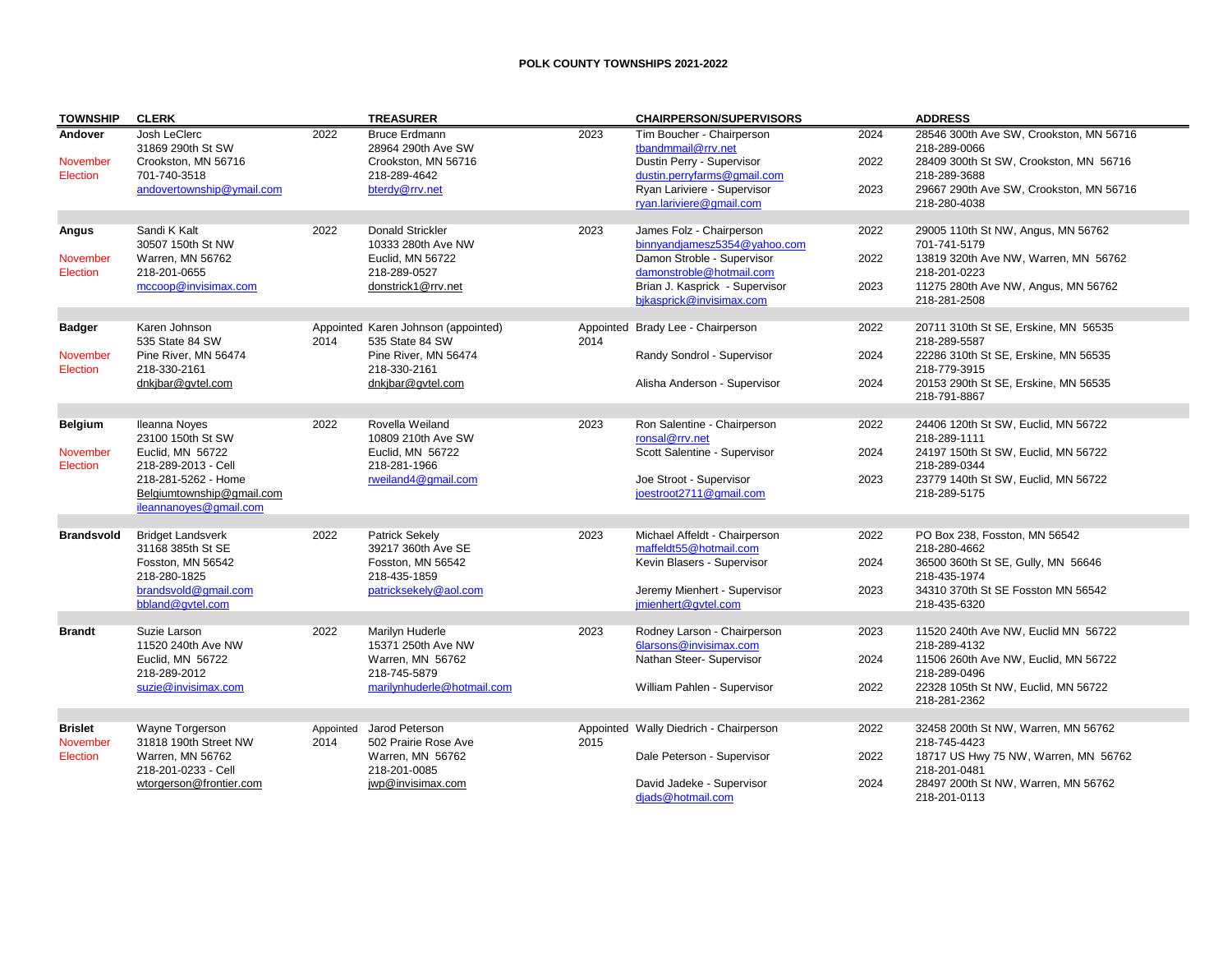| <b>TOWNSHIP</b>           | <b>CLERK</b>                                                                                      |      | <b>TREASURER</b>                                                           |      | <b>CHAIRPERSON/SUPERVISORS</b>                                                                                                   |                           | <b>ADDRESS</b>                                                                                                                                                           |
|---------------------------|---------------------------------------------------------------------------------------------------|------|----------------------------------------------------------------------------|------|----------------------------------------------------------------------------------------------------------------------------------|---------------------------|--------------------------------------------------------------------------------------------------------------------------------------------------------------------------|
| <b>Bygland</b>            | Randy Moe<br>24616 425th Ave SW<br>East Grand Forks, MN 56721<br>218-893-2225<br>suerandy@rrv.net | 2022 | Rebecca Moe<br>42300 249th St SW<br>East Grand Forks, MN 56721             | 2023 | Danny Anderson - Chairperson<br>Steve Flaat - Supervisor<br>mnflaat@rrv.net<br>Mark Knox - Supervisor                            | 2022<br>2023<br>2024      | 26343 410th Ave SW, Fisher, MN 56723<br>218-289-4134<br>23821 State Hwy 220 SW, Fisher, MN 56723<br>701-741-1400<br>23705 390th Ave SW, Fisher, MN 56723<br>218-893-2335 |
| Chester                   | Pam O'Neill<br>31245 220th St SE                                                                  | 2023 | Nerissa LaCoursiere<br>30822 240th St SE                                   | 2025 | Robert O'Neill - Chairperson<br>pam.oneill@hotmail.com                                                                           | 2025                      | 31245 220th St SE, Oklee, MN 56742<br>218-686-9395                                                                                                                       |
| November<br>Election      | Oklee, MN 56742<br>218-688-1926<br>pam.oneill@hotmail.com                                         |      | Brooks, MN 56715<br>218-464-7769<br>lacoursier101@aol.com                  |      | Kyle Vettleson - Supervisor<br>ckvettleson@gmail.com<br>Michael LaCoursiere - Supervisor<br>luckylac58@gmail.com                 | 2023<br>appointed<br>2025 | 35229 230th St SE, Trail, MN 56684<br>30822 240th St SE, Brooks, MN 56715<br>218-637-0306                                                                                |
| Columbia                  | Tim Johnson<br>41815 428th Ave SE<br>Bagley, MN 56621                                             | 2022 | Betty Lomen<br>45456 377th Ave SE<br>Lengby, MN 56651                      | 2023 | John Sather - Chairperson<br>jbsather@qvtel.com<br>Bjorn Sorgaard - Supervisor                                                   | 2023<br>2022              | 41504 390th Ave SE, Fosston, MN 56542<br>218-435-6102<br>41026 410th St SE, Fosston, MN 56542                                                                            |
|                           | 218-668-2446<br>columbian7935@yahoo.com                                                           |      | 218-668-2530<br>kblom@gvtel.com                                            |      | Willis Ihrke - Supervisor                                                                                                        | 2024                      | 218-668-2054<br>P.O. Box 52, Lengby, MN 56651<br>218-668-2546                                                                                                            |
| Crookston<br>November     | Theresa Tahran<br>PO Box 762                                                                      | 2024 | Kristal Abrahamson<br>PO Box 762                                           | 2022 | Kevin Larson - Chairperson<br>crookstontownshipchair@gmail.com                                                                   | 2024                      | 24708 200th Ave SW, Crookston, MN 56716<br>218-280-0750                                                                                                                  |
| Election                  | Crookston, MN 56716<br>218-289-2569<br>crookstontownshipclerk@gmail.com                           |      | Crookston, MN 56716<br>218-289-5422<br>crookstontownshiptrasurer@gmail.com |      | TJ LaPlante - Supervisor<br>crookstontownshipsupervisor@gmail.com<br>Dean Adams - Supervisor<br>crookstontownshipchair@gmail.com | 2022<br>2026              | 26990 245th Ave SW, Crookston MN 56716<br>218-289-7698<br>24624 230th St SW, Crookston, MN 56716<br>218-280-8192                                                         |
| Eden                      | Dennis Erickson<br>39741 320th St SE                                                              | 2022 | Dennis Erickson<br>39741 320th St SE                                       | 2022 | Rick Bruggeman - Chairperson                                                                                                     | 2022                      | 28976 380th Ave SE, Trail, MN 56684<br>218-268-4361                                                                                                                      |
|                           | Gully, MN 56646<br>218-268-4590<br>lonepine@qvtel.com                                             |      | Gully, MN 56646<br>218-268-4590<br>lonepine@gvtel.com                      |      | Brian Anderson - Supervisor<br>briananderson@qvtel.com<br>Terry Halvorson - Supervisor                                           | 2024<br>2023              | 37477 300th St SE, Trail MN 56684<br>218-280-6840<br>30335 380th Ave SE, Gully MN 56646<br>218-268-4252                                                                  |
|                           |                                                                                                   |      |                                                                            |      |                                                                                                                                  |                           |                                                                                                                                                                          |
| <b>Esther</b><br>November | Megan Nelson<br>1736 8th St SE<br>East Grand Forks, MN 56721                                      | 2022 | Kelly Hegg<br>Appointed 15399 470th Ave NW<br>Oslo, MN 56744               | 2024 | Jason Stordahl - Chairperson<br>j stordahl@hotmail.com<br>Kenneth A Ray - Supervisor                                             | 2022<br>2024              | 10477 470th Ave NW, EGF, MN 56721<br>218-779-6328<br>10077 452nd Ave NW East Grand Forks, MN 56721                                                                       |
| Election                  | 218-791-8107<br>meganjnelson@live.com                                                             |      | 218-791-5713<br>jkjj340@live.com                                           |      | vendingace@hotmail.com<br>Brady Stevenson - Supervisor                                                                           | 2022                      | 218-779-6852<br>47219 130th St NW, EGF, MN 56721                                                                                                                         |
|                           |                                                                                                   |      |                                                                            |      | bradystevenson@icloud.com                                                                                                        |                           | 701-740-2664                                                                                                                                                             |
| <b>Euclid</b>             | Ralph R. Montreuil                                                                                | 2022 | Ralph R. Montreuil                                                         | 2022 | Dennis Schulz - Chairperson                                                                                                      | 2022                      | 27451 135th St SW, Euclid, MN 56722                                                                                                                                      |
|                           | 13455 270th Ave SW<br>Euclid, MN 56722                                                            |      | 13455 270th Ave SW<br>Euclid, MN 56722                                     |      | dschulz@invisimax.com<br>Greg Sherry - Supervisor                                                                                | 2022                      | 218-289-0989                                                                                                                                                             |
| November<br>Election      | 218-289-6940<br>rrmontreuil@gmail.com                                                             |      | 218-289-6940                                                               |      | gregisherry@hotmail.com<br>Gene Tiedemann - Supervisor                                                                           | 2022                      | 11908 310th Ave SW, Euclid, MN 56722<br>218-289-0605<br>13099 310th Ave SW, Euclid, MN 56722                                                                             |
|                           |                                                                                                   |      |                                                                            |      | gtiedemann@rrv.net                                                                                                               |                           | 218-281-6723                                                                                                                                                             |
| Fairfax                   | Kevin Weber<br>33540 210th Ave SW<br>Crookston, MN 56716                                          | 2022 | <b>Mark Pester</b><br>29576 230th Ave SW<br>Crookston, MN 56716            | 2023 | Jon Meyer - Chairperson<br>fairfaxchairman@gmail.com<br>Garret Peterson - Supervisor                                             | 2022<br>2024              | 33118 210th Ave SW, Crookston, MN 56716<br>218-891-7858<br>32027 230th Ave SW, Crookston, MN 56716                                                                       |
|                           | 218-280-1276<br>fairfax.mn.clerk@gmail.com                                                        |      | 218-891-2556                                                               |      | Eric Solhiem - Supervisor                                                                                                        | 2023                      | 701-720-4528<br>29454 State Hwy 102 SW, Crookston, MN 56716<br>218-289-3462                                                                                              |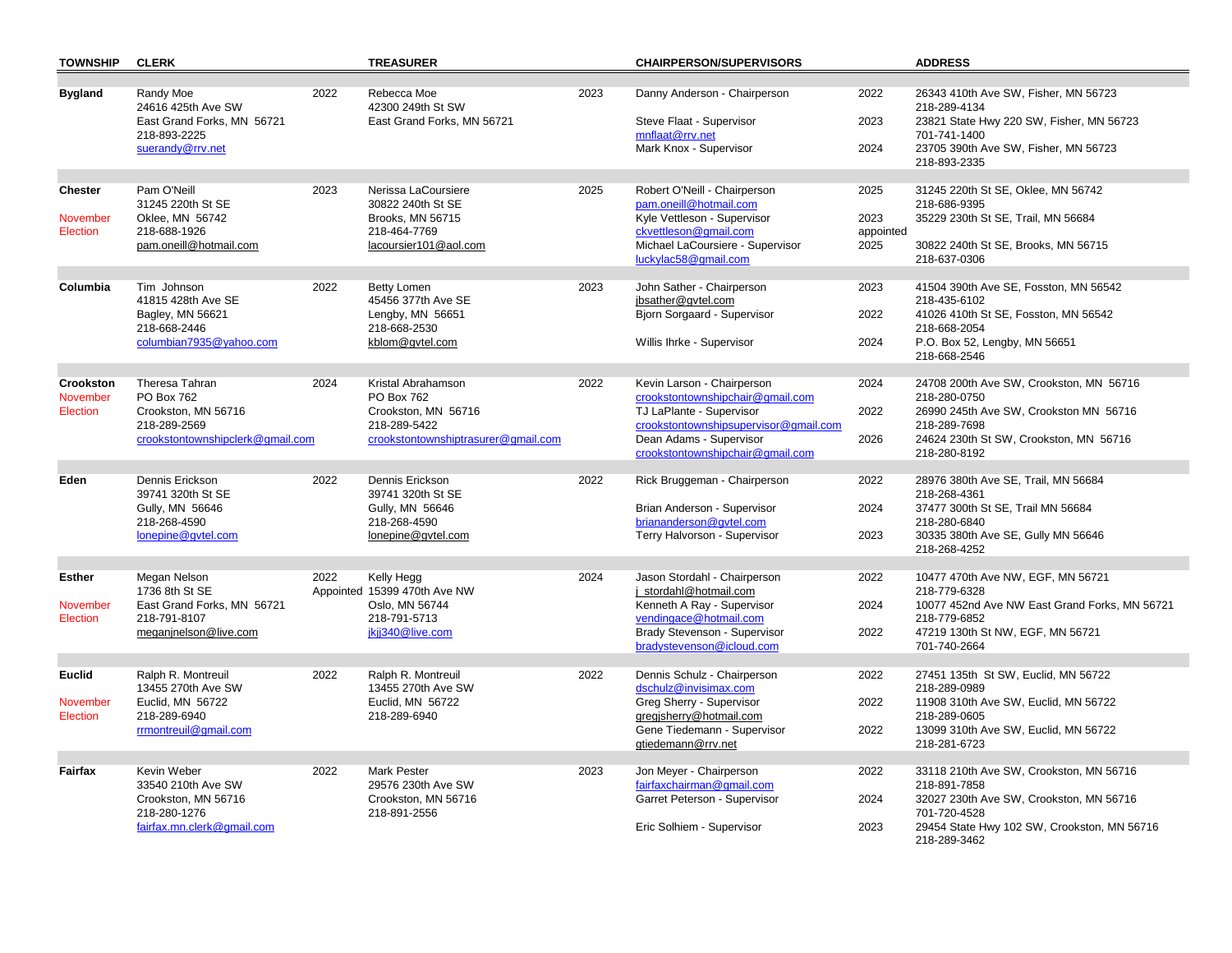| <b>TOWNSHIP</b> | <b>CLERK</b>                                  |      | <b>TREASURER</b>                              |      | <b>CHAIRPERSON/SUPERVISORS</b>                       |      | <b>ADDRESS</b>                                         |
|-----------------|-----------------------------------------------|------|-----------------------------------------------|------|------------------------------------------------------|------|--------------------------------------------------------|
|                 |                                               |      |                                               |      |                                                      |      |                                                        |
| Fanny           | Jim Reitmeier<br>20903 275th Ave SW,          | 2022 | Jim Reitmeier<br>20903 275th Ave SW,          | 2022 | Brian Love - Chairperson<br>blove5@invisimax.com     | 2024 | 16474 320th Ave SW, Euclid, MN 56722<br>218-779-4771   |
|                 | Crookston, MN 56716<br>218-289-2525 (cell)    |      | Crookston, MN 56716<br>218-289-2525 (cell)    |      | John R. Garry - Supervisor                           | 2023 | 28495 160th St SW, Euclid, MN 56722<br>218-289-2238    |
|                 | crystalfarmer@rrv.net                         |      | crystalfarmer@rrv.net                         |      | Ted Luckow - Supervisor<br>tedluckow1976@gmail.com   | 2022 | 18748 310th Ave SW, Fisher, MN 56723<br>218-289-3542   |
|                 |                                               |      |                                               |      |                                                      |      |                                                        |
| Farley          | Joe Pierce<br>17928 370th Ave NW              | 2023 | Joe Pierce<br>17928 370th Ave NW              | 2022 | Dean Danielski - Chairperson<br>ddski69@hotmail.com  | 2022 | 38573 200th St NW, Warren, MN 56762<br>701-740-1051    |
|                 | Warren, MN 56762<br>218-745-8363              |      | Warren, MN 56762<br>218-745-8363              |      | Jon Slusar - Supervisor<br>jslusar@wiktel.com        | 2023 | 17423 380th Ave NW, Warren, MN 56762<br>218-686-5729   |
|                 | 218-686-9020 - Cell<br>jpierce.farm@gmail.com |      | 218-686-9020 - Cell<br>jpierce.farm@gmail.com |      | <b>Billy Franks - Supervisor</b>                     | 2022 | 19735 350th Ave NW, Warren, MN 56762<br>218-201-0075   |
|                 |                                               |      |                                               |      |                                                      |      |                                                        |
| <b>Fisher</b>   | Paul Metzger<br>33346 269th St SW             | 2022 | Joel Wagner<br>35351 245th St SW              | 2024 | Scott Cameron - Chairperson<br>scameron@rrv.net      | 2024 | 35699 245th St SW, Fisher, MN 56723<br>701-739-0346    |
| November        | Fisher, MN 56723                              |      | Fisher, MN 56723                              |      | Lyle Gapp - Supervisor                               | 2022 | 25470 355th Ave SW, Fisher, MN 56723                   |
| Election        | 701-740-4298<br>pmetzger@rrv.net              |      | 218-280-1522<br>joefarms@rrv.net              |      | lkgapp@rrv.net<br>Scott McDonald - Supervisor        | 2024 | 218-289-1964<br>32594 225th St SW, Fisher, MN 56723    |
|                 |                                               |      |                                               |      | smmfarms@gmail.com                                   |      | 701-741-2985                                           |
|                 | Julie Ystenes                                 |      |                                               |      |                                                      |      |                                                        |
| Garden          | 16726 440th St SE                             | 2022 | Ann Nephew<br>13677 400th St SE               | 2023 | Dan Hertwig - Chairperson<br>hertwig@gvtel.com       | 2023 | 43502 185th Ave SE, Winger, MN 56592<br>218-280-8330   |
|                 | Winger, MN 56592<br>701-793-2016              |      | Fertile, MN 56540<br>218-574-2595             |      | Matt Hitchen - Supervisor<br>hitchen5004@yahoo.com   | 2024 | 16208 450th St SE, Fertile, MN 56540<br>218-289-5630   |
|                 | gardentwpclerk@outlook.com                    |      | anephew@qvtel.com                             |      | Alton Morvig - Supervisor                            | 2022 | 15100 430th St SE, Fertile, MN 56540                   |
|                 |                                               |      |                                               |      | ajfarms@qvtel.com                                    |      | 218-945-6025                                           |
| Garfield        | Mark E. Gullickson                            | 2022 | Tim Olson                                     | 2023 | Jeremy Hovde - Chairperson                           | 2022 | 10920 410th St SW, Fertile, MN 56540                   |
|                 | 10990 423rd Street SE                         |      | 43666 102nd Ave SW                            |      | jdhovde@gmail.com                                    |      | 701-367-6966                                           |
|                 | Fertile, MN 56540<br>218-945-6894 (H)         |      | Fertile, MN 56540<br>218-945-3116             |      | Wolfe Clark - Supervisor<br>wolf.r.clark@gmail.com   | 2024 | 43679 102nd Ave SW, Fertile, MN 56540<br>218-686-0044  |
|                 | mqullic@hotmail.com                           |      | olsonexcavating@gmail.com                     |      | Troy Gullekson - Supervisor                          | 2023 | 12464 432nd St SE, Fertile, MN 56540                   |
|                 |                                               |      |                                               |      | troygullekson@gmail.com                              |      | 218-945-6405                                           |
| <b>Gentilly</b> | Eugene Dufault                                | 2022 | Renee Tate                                    | 2024 | Duane Spear - Chairperson                            | 2024 | 18220 260th St SW, Crookston, MN 56716                 |
|                 | 25762 185th Ave SW                            |      | 18182 260th St SW                             |      | gentillytownship@gmail.com                           |      | 218-891-3254                                           |
|                 | Crookston, MN 56716                           |      | Crookston MN 56716                            |      | Linus Desrosier - Supervisor                         | 2022 | 24400 160th Ave SW, Red Lake Falls, MN 56750           |
|                 | 218-891-2181<br>gentillytownship@gmail.com    |      | 218-891-4517<br>gentillytreasurer@gmail.com   |      | gentillytownship@gmail.com<br>Pam Delage -Supervisor | 2023 | 218-891-5650<br>16212 270th St SW, Crookston, MN 56716 |
|                 |                                               |      |                                               |      | gentillytownship@gmail.com                           |      | 218-281-5546                                           |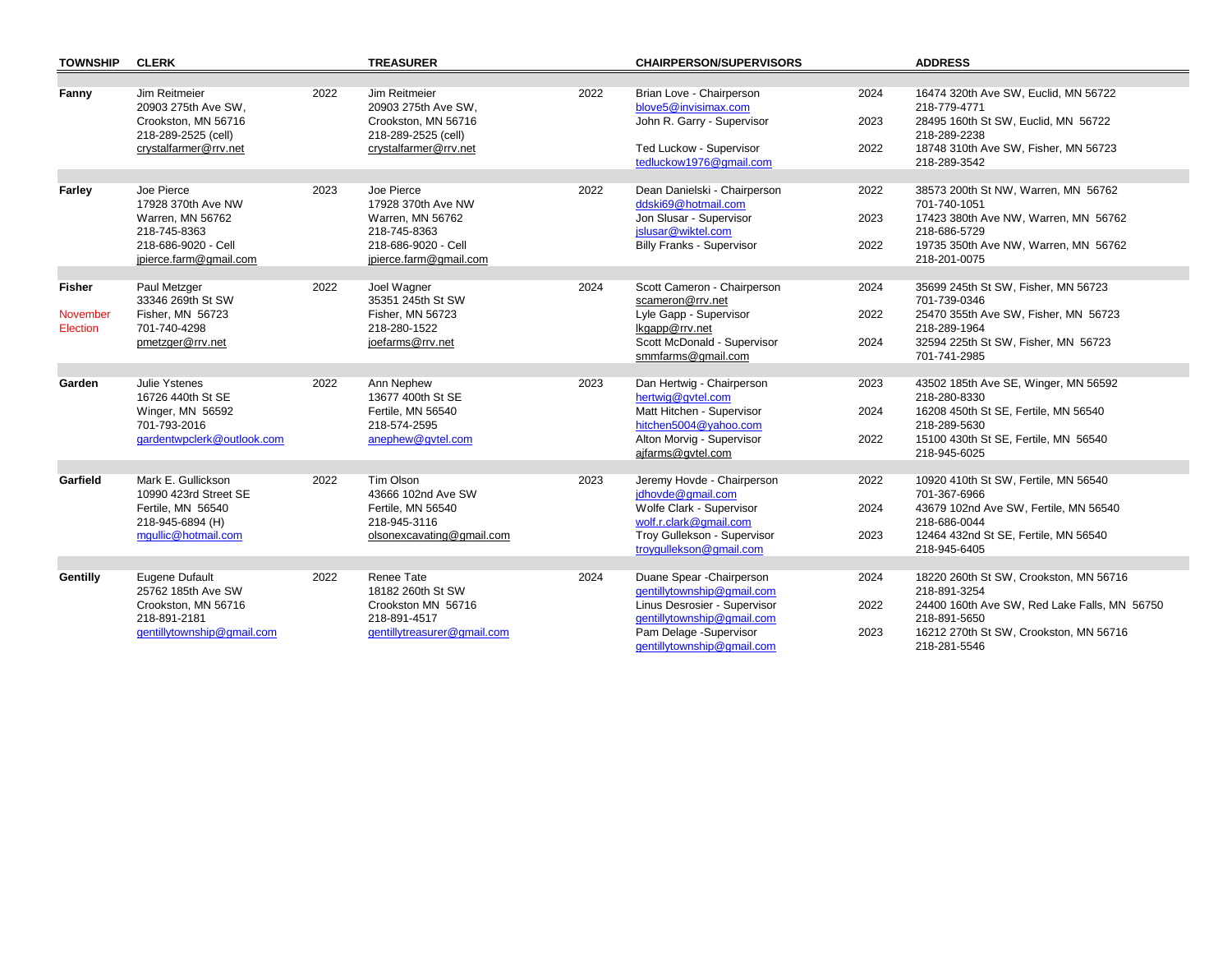| <b>TOWNSHIP</b>                                      | <b>CLERK</b>                                                                                                           |      | <b>TREASURER</b>                                                                                                             |      | <b>CHAIRPERSON/SUPERVISORS</b>                                                                                                                                   |                      | <b>ADDRESS</b>                                                                                                                                                                                                      |
|------------------------------------------------------|------------------------------------------------------------------------------------------------------------------------|------|------------------------------------------------------------------------------------------------------------------------------|------|------------------------------------------------------------------------------------------------------------------------------------------------------------------|----------------------|---------------------------------------------------------------------------------------------------------------------------------------------------------------------------------------------------------------------|
| Godfrey                                              | <b>Tyler Mosher</b><br>39205 130th Ave SE<br>Fertile, MN 56540<br>218-289-2082<br>moshers4@hotmail.com                 | 2022 | Melissa Mosher<br>39205 130th Ave SE<br>Fertile, MN 56540<br>218-289-4072<br>moshers4@hotmail.com                            | 2023 | Keith Christianson - Chairperson<br>John Gullickson - Supervisor<br>Luther Berhow - Supervisor<br>lwberhow@gvtel.com                                             | 2022<br>2024<br>2023 | 12445 Maple Lake Dr SE, Mentor, MN 56736<br>218-637-0315<br>12354 400th St SE, Fertile, MN 56540<br>701-388-0494<br>10995 390th St SE, Fertile, MN 56540<br>218-574-2770                                            |
|                                                      | <b>Grand Forks</b> David Thompson<br>44477 110th St SW<br>E.G.F., MN 56721<br>218-779-5299<br>dhthompson61@gmail.com   | 2022 | Roger Hagen<br>13929 State Hwy 220 SW<br>E.G. F., MN 56721<br>218-779-2248                                                   | 2023 | John Stocker - Chairperson<br>john.stocker@minndak.com<br>Alan Lind - Supervisor<br>Chad Lindren - Supervisor                                                    | 2024<br>2023<br>2022 | 11320 460th Ave SW, EGF, MN 56721<br>701-740-3257<br>14571 State Hwy 220 SW, EGF, MN 56721<br>701-741-4726<br>45301 Center St W, EGF, MN 56721<br>218-230-4840                                                      |
| Grove Park-<br><b>Tilden</b><br>November<br>Election | Mary Tvedt<br>14028 330th St SE<br>Mentor, MN 56736<br>218-280-2083 (Cell)<br>218-637-8101 (Home)<br>jmtvedt@gvtel.com | 2022 | <b>Terrill Bradford</b><br>10463 310th Street SW<br>Mentor, MN 56736<br>218-637-2228<br>218-289-0065<br>tbradfor@crk.umn.edu | 2024 | Tom McGlynn Jr. - Chairperson<br>tommcglynn@gvtel.com<br>Tom Bradford - Supervisor<br>tbradfordatwoodbastard@gmail.com<br>Steve Tischman - Supervisor            | 2022<br>2022<br>2024 | 16794 315 St SE, Mentor, MN 56736<br>218-637-2200 (H)<br>218-686-6115(Cell)<br>10463 310th St SE, Mentor MN 56736<br>218-637-2228 (H)<br>218-686-6624 (Cell)<br>17742 US Hwy 2 SE, Mentor, MN 56736<br>218-637-6050 |
| Gully                                                | Carole J. Tharaldson<br>41654 260th St. SE<br>Gully, MN 56646<br>218-268-4900                                          | 2022 | Virginia Weber<br>37121 270th St SE<br>Trail, MN 56684<br>218-268-4314<br>gullytownship@gmail.com                            | 2023 | Marvel Flateland - Chairperson<br>mflateland@gvtel.com<br>Dianne Watne - Supervisor<br>odwatne@gvtel.com<br>Nick Ostenaa - Supervisor<br>nsogully@gmail.com      | 2024<br>2022<br>2023 | 23125 380th Ave SE, Trail, MN 56684<br>218-268-4460<br>38496 230th St SE, Gullly, MN 56646<br>218-268-4505<br>41573 265th St SE, Gully MN 56646<br>218-270-4762                                                     |
| <b>Hammond</b>                                       | Donna Ulseth<br>29165 365th Street SW<br>Crookston, MN 56716<br>218-280-1335<br>ribeye@gvtel.com                       | 2022 | Leroy Reitmeier<br>34847 255th Ave SW<br>Crookston, MN 56716<br>218-281-5608<br>lsr@rrv.net                                  | 2023 | Robin Brekken - Chairperson<br>rlbrekken@qvtel.com<br>Connor Morgan - Supervisor<br>connorlmorgan11@gmail.com<br>Marc Ulseth - Supervisor                        | 2024<br>2023<br>2022 | 35837 250th Ave SW, Crookston, MN 56716<br>218-926-5655<br>27172 360th St SW, Crookston, MN 56716<br>218-289-2971<br>29499 365th St SW, Crookston, MN 56716<br>218-280-1336                                         |
| Helgeland<br>November<br>Election                    | Therron Johnson<br>21675 190th St NW<br>Warren, MN 56762<br>218-201-2609<br>therron_johnson@hotmail.com                | 2024 | John W. Johnson<br>21675 190th St NW<br>Warren, MN 56762<br>701-740-2006<br>jjcjohnson@wiktel.com                            | 2022 | Robert Wimpfheimer - Chairperson<br>bwimpf@invisimax.com<br>Larry Rud - Supervisor<br>lfrud.2016@gmail.com<br>Wayne Hamrick - Supervisor<br>hamrick150@gmail.com | 2022<br>2024<br>2022 | 16732 240th Ave NW, Angus, MN 56762<br>218-289-5226<br>19826 230th Ave NW, Warren, MN 56762<br>218-242-9356<br>16220 260th Ave NW, Warren, MN 56762<br>218-201-1399                                                 |
| Higdem<br><b>November</b><br>Election                | Debbie Goschke<br>48132 160th St NW<br>Oslo, MN 56744<br>701-740-4840<br>dgoschke@invisimax.com                        | 2024 | Jeffery Hanson<br>20337 450th Ave NW<br>Alvarado, MN 56710<br>701-741-0881<br>jhans225@gmail.com                             | 2022 | James Solem - Chairperson<br>debiims@hotmail.com<br>Steven P Nelson-Supervisor<br>wis@invisimax.com<br>James Nelson - Supervisor                                 | 2024<br>2022<br>2026 | 49431 165th St NW, Oslo, MN 56744<br>701-741-8530<br>18415 495th Ave NW, Oslo, MN 56744<br>701-741-3037<br>18631 480th Ave NW, Oslo, MN 56744<br>218-695-1032                                                       |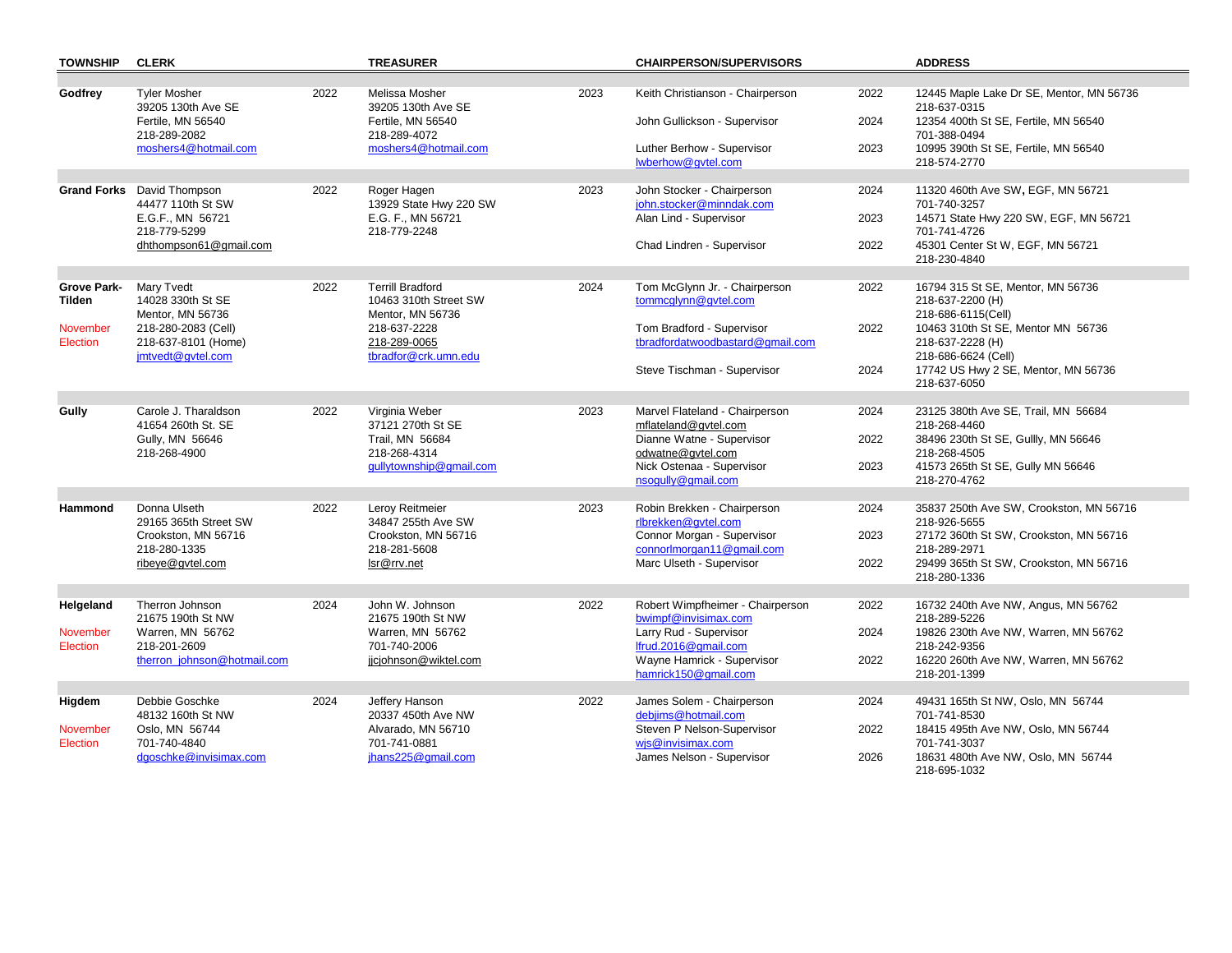| <b>TOWNSHIP</b>                        | <b>CLERK</b>                                                                                                      |      | <b>TREASURER</b>                                                                                                            |           | <b>CHAIRPERSON/SUPERVISORS</b>                                                                                                                                                   |                      | <b>ADDRESS</b>                                                                                                                                                                      |      |
|----------------------------------------|-------------------------------------------------------------------------------------------------------------------|------|-----------------------------------------------------------------------------------------------------------------------------|-----------|----------------------------------------------------------------------------------------------------------------------------------------------------------------------------------|----------------------|-------------------------------------------------------------------------------------------------------------------------------------------------------------------------------------|------|
| <b>Hill River</b>                      | Raymond O Sundrud<br>35563 300th St SE<br>Fosston, MN 56542<br>218-435-1029<br>ray sun@qvtel.com                  | 2022 | Raymond O Sundrud<br>35563 300th St SE<br>Fosston, MN 56542<br>218-435-1029<br>ray sun@qvtel.com                            | 2022      | Jeffrey Matson - Chairperson<br>ieffkaren72@hotmail.com<br>Timothy Disrud - Supervisor<br>ddisrud@qvtel.com<br>Mark Strom - Supervisor<br>markstrom@team-ind.com                 | 2024<br>2023<br>2022 | 33460 300th St SE, Fosston, MN 56542<br>218-435-6219<br>31200 335th Ave SE, Fosston, MN 56542<br>218-435-6923<br>30338 340th St SE McIntosh, MN 56556<br>218-563-2110               |      |
| <b>Hubbard</b><br>November<br>Election | Amanda Lisell<br>PO Box 163<br>Climax, MN 56523<br>218-857-2123 (H)<br>218-469-0637(C)<br>amandaglisell@gmail.com | 2016 | Appointed Amanda Lisell<br>PO Box 163<br>Climax, MN 56523<br>218-857-2123 (H)<br>218-469-0637(C)<br>amandaglisell@gmail.com | 2016      | Appointed Ronald "Scotty" Abentroth - Chairperson<br>rasanava@rrv.net<br>Matt Chandler - Supervisor<br>Les Palm - Supervisor                                                     | 2024<br>2022<br>2022 | PO Box 5, Nielsville, MN 56523<br>701-430-0757<br>43490 460th St SW Nielsville, MN 56523<br>218-280-9857<br>34946 460th St SW, Nielsville, MN 56568<br>218-280-0714                 |      |
| Huntsville                             | Dana Yanish<br>18687 390th Ave SE<br>East Grand Forks, MN 56721<br>701-741-7913<br>Huntsville1878@outlook.com     |      | appointed Arlet Phillips<br>21512 400th Ave SW<br>East Grand Forks, MN 56721<br>701-741-6609<br>aphillips@rrv.net           | appointed | Scott Boushey - Chairperson<br>parts@tristeelmfg.com<br>Dan Zavoral - Supervisor<br>dan@rjzavoral.com<br>John Jeffrey - Supervisor<br>jdjeffrey@gmail.com                        | 2022<br>2024<br>2023 | 19704 State Hwy 220 SW, E.G.F., MN 56721<br>218-893-1355<br>41776 200th St SW, E.G.F., MN 56721<br>Appointed 701-739-1416<br>43125 200th St SW, E.G.F., MN 56721<br>218-779-6168    |      |
| Johnson                                | Lloyd C. Sweno<br>40338 210th Street SE<br>Gully, MN 56646<br>218-268-4411                                        | 2022 | <b>Thomas Erlandson</b><br>37642 200th St SE<br>Gully, MN 56646<br>218-268-4473                                             | 2023      | Stanley Solheim - Chairperson<br>John Erlandson - Supervisor<br>Harold Sweno - Supervisor                                                                                        | 2023<br>2024<br>2022 | 36187 190th St SE, Trail, MN 56684<br>218-268-4463<br>37498 2400th St SE, Gully, MN 56646<br>218-268-3014<br>19621 400th Ave SE, Gully, MN 56646<br>218-268-4463                    |      |
| Kertsonville                           | Laurie Engelking<br>17909 US Hwy 2 SW<br>Crookston, MN 56716<br>218-289-4174<br>lengelking@hotmail.com            | 2022 | Claudette Bruley<br>28905 160th Ave SW<br>Crookston, MN 56716<br>218-280-3975<br>cbruley62@gmail.com                        | 2023      | Daniel Bruley - Chairperson<br>dan.bruley@sunopta.com<br>Jason Benoit - Supervisor<br>benoitsbarnwood@outlook.com<br>Rodney Bryn - Supervisor<br>rbryn@valleyplainsequipment.com | 2022<br>2023<br>2023 | 28905 160th Ave SW, Crookston, MN 56716<br>218-280-1980<br>16266 310th St SW, Crookston, MN 56716<br>218-289-1142<br>32915 170th Ave SW Crookston, MN 56716<br>218-289-3046         |      |
| Keystone                               | Janelle Dahlin<br>34080 140th Street SW<br>Euclid, MN 56722<br>701-741-2709<br>janelledahlin0156@gmail.com        | 2022 | <b>Teresa Wibbels</b><br>10571 350th Ave SW<br>Euclid MN 56722<br>701-317-1610<br>btwibbs@gmail.com                         | 2023      | Daniel Driscoll - Chairperson<br>Perry Berube - Supervisor<br>berubesdiesel@yahoo.com<br>Brian Wibbels - Supervisor<br>btwibbs@gmail.com                                         | 2023<br>2024<br>2022 | 13256 380th Ave SW, E.G.F., MN 56721<br>218-773-8116<br>33708 150th St SW, Euclid, MN 56722<br>218-779-6127<br>218-773-9330<br>10571 350th Ave SW, Euclid, MN 56722<br>218-693-1791 |      |
| King                                   | Lucas Thom<br>28516 370th St SE<br>McIntosh, MN 56556<br>218-280-3796<br>lucas.thom@fosstoncoop.com               | 2023 | Dave Kiecker<br>28790 360th ST SE<br>McIntosh, MN 56556<br>218-280-8035<br>dkick@qvtel.com                                  | 2022      | Ken Kasprzak - Chairperson<br>Steve Faldet - Supervisor<br>Carey Burslie - Supervisor                                                                                            | 2022<br>2022<br>2021 | 26112 350th St SE, McIntosh, MN 56556<br>218-791-1306<br>38112 270th Ave SE, McIntosh, MN 56556<br>28458 370th St SE, McIntosh, MN 56556<br>218-563-2208                            | 2023 |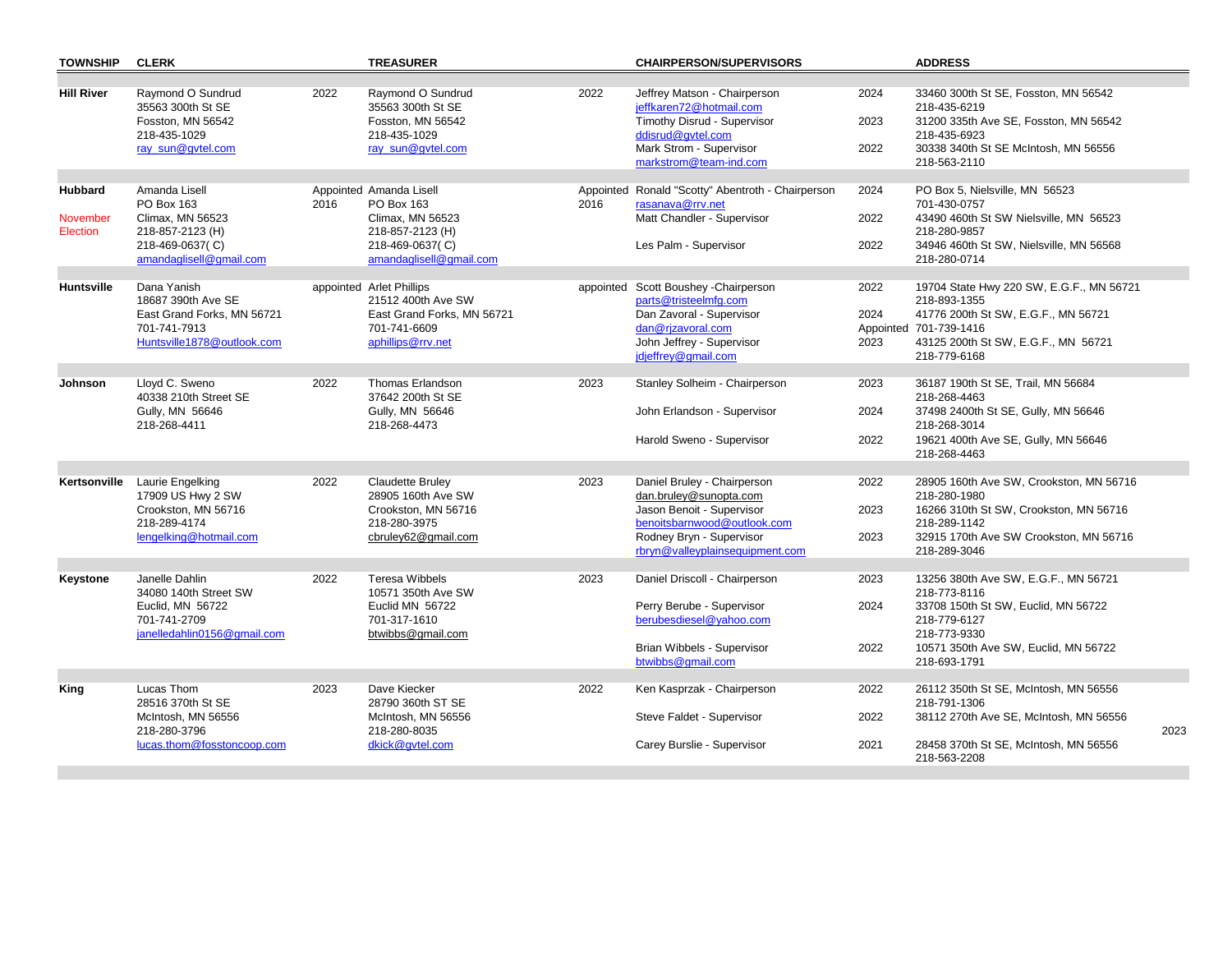| <b>TOWNSHIP</b>      | <b>CLERK</b>                                                     |      | <b>TREASURER</b>                                                 |      | <b>CHAIRPERSON/SUPERVISORS</b>                                      |      | <b>ADDRESS</b>                                                        |
|----------------------|------------------------------------------------------------------|------|------------------------------------------------------------------|------|---------------------------------------------------------------------|------|-----------------------------------------------------------------------|
| Knute                | Linda Ward<br>35116 235th Ave SE                                 | 2014 | Appointed Kim Mahlen<br>37605 210th Ave SE                       | 2016 | Appointed Al Bauer - Chairperson                                    | 2022 | 22118 370th St SE, Erskine, MN 56535<br>218-280-8011                  |
| November<br>Election | Erskine, MN 56535-9363<br>218-687-3443 (H)                       |      | Erskine, MN 56535<br>218-686-5343                                |      | Daryl Halvorson - Supervisor<br>daryl.halvorson@gmail.com           | 2024 | 20549 Pine Ridge Dr SE, Erskine, MN 56535<br>218-230-1153             |
|                      | dlward@gvtel.com                                                 |      | kmyhlen@yahoo.com                                                |      | Paul Votava - Supervisor                                            | 2024 | 24202 350th St SE, McIntosh, MN 56556<br>701-306-4730                 |
| Lessor               | <b>Albert Plante</b><br>25380 310th St SE                        | 2023 | Jennifer Moan<br>27440 310th St SE                               | 2022 | Craig Espeseth - Chairperson<br>cespese@qvtel.com                   | 2024 | 26834 317th St SE, McIntosh, MN 56556                                 |
|                      | McIntosh, MN 56556<br>218-563-7404                               |      | McIntosh, MN 56556<br>218-431-1221                               |      | Dennis Boucher - Supervisor<br>drboucher49@gmail.com                | 2023 | 218-230-4909<br>25804 310th St SE, McIntosh, MN 56556<br>218-280-1520 |
|                      | 218-280-3383<br>karenplante60@gmail.com                          |      | jenmoan468@live.com                                              |      | Ryan Sherman - Supervisor<br>ryansbackhoe@gmail.com                 | 2023 | 30219 270th Ave SE, McIntosh, MN 56656<br>218-280-0138                |
| Liberty              | <b>Tracee Engelstad</b><br>11974 Lake St SE                      | 2018 | Appointed Julie Reitmeier<br>14363 450th St Sw                   |      | appointed Jeremiah Gudvangen - Chairperson<br>i gudvangen@yahoo.com | 2022 | 14145 430th St SW Fertile, MN 56540<br>218-289-3405                   |
|                      | Mentor, MN 56736<br>218-280-3555                                 |      | Fertile, MN 56540<br>218-945-3399                                |      | Tanner Lehmann - Supervisor                                         | 2023 | 45235 150th Ave SW, Fertile, MN 56540<br>701-388-1200                 |
|                      | townshipliberty@gmail.com                                        |      | townshipliberty@gmail.com                                        |      | Chris Engelstad - Supervisor<br>chris.engelstad71@gmail.com         | 2024 | 14437 415th St SW, Fertile, MN 56540<br>218-280-3390                  |
|                      |                                                                  |      |                                                                  |      |                                                                     |      |                                                                       |
| Lowell               | Michael Boucher<br>27528 230th St SW                             | 2022 | Kenneth Wagner<br>31862 240th Street SW                          | 2023 | Paul Reitmeier - Chairperson<br>preitmeier@rrv.net                  | 2022 | 28692 230th St SW, Crookston, MN 56716<br>218-289-1364                |
|                      | Crookston, MN 56716<br>218-280-3385                              |      | Fisher, MN 56723<br>218-289-1365                                 |      | Jasen Reitmeier - Supervisor<br>jasen.reitmeier@yahoo.com           | 2023 | 25310 300th Ave SW, Fisher, MN 56723<br>218-289-0419                  |
|                      | mjb86@yahoo.com                                                  |      | kwagner@rrv.net                                                  |      | <b>Tyler Ross-Supervisor</b><br>throssfarm@gmail.com                | 2024 | 27570 260th St SW, Crookston, MN 56716<br>218-280-2431                |
| <b>Nesbit</b>        | Nancy McDonald                                                   | 2025 | Randall Wagner                                                   | 2023 | Scott Love - Chairperson                                            | 2025 | 37390 210th St SW, Fisher, MN 56723                                   |
|                      | 33414 210th St SW                                                |      | 32226 210th St SW                                                |      | slove@invisimax.com                                                 |      | 218-773-8282                                                          |
| November<br>Election | Fisher, MN 56723-9420<br>218-281-6504                            |      | Fisher, MN 56723<br>218-281-7059                                 |      | Dustin McDonald - Supervisor<br>mcdonald@invisimax.com              | 2023 | 37216 200th St SW Fisher, MN 56723-9519<br>218-773-1742               |
|                      | nandjmcdonald@outlook.com                                        |      | rwagner@rrv.net                                                  |      | John McDonald - Supervisor<br>nancenjohn@invisimax.com              | 2025 | 33414 210th St SW Fisher, MN 56723<br>218-281-6504                    |
| <b>Northland</b>     | Chris Pagnac                                                     | 2022 | Steven Kovar                                                     | 2023 | Curtis Thureen - Chairperson                                        | 2022 | 10504 420th Ave NW, E.G.F., MN 56721                                  |
|                      | 10539 420th Ave NW<br>East Grand Forks, MN 56721<br>701-741-7183 |      | 12501 420th Ave NW<br>East Grand Forks, MN 56721<br>701-741-4735 |      | csthureen@msn.com<br>Danny Vasek - Supervisor                       | 2023 | 701-741-8762<br>12667 415th Ave NW, E.G.F., MN 56721<br>218-773-7115  |
|                      | chris.pagnac@gmail.com                                           |      |                                                                  |      | Nathan Wesolowski- Supervisor                                       | 2024 | 39211 130th St NW, Warren, MN 56762<br>218-779-2711                   |
|                      |                                                                  |      |                                                                  |      |                                                                     |      |                                                                       |
| Onstad               | <b>Stacy Erickson</b><br>18171 380th St SW                       | 2022 | Liz Solie<br>37463 160th Ave SW                                  | 2023 | Loren Sanderson - Chairperson<br>sand5@qvtel.com                    | 2022 | 17974 350th St SW, Crookston MN 56716<br>218-281-1292                 |
|                      | Beltrami, MN 56517<br>218-277-9338                               |      | Fertile, MN 56540<br>218-289-4053                                |      | Chad Olson - Supervisor                                             | 2024 | 18619 355th St SW, Crookston, MN 56716<br>218-280-2005                |
|                      | Stacyerickson31@gmail.com                                        |      | elliot06@gvtel.com                                               |      | Austin Jones - Supervisor<br>austin.jones@titanmachinery.com        | 2023 | 38011 160th Ave SW, Fertile, MN 56540<br>218-289-5737                 |
|                      |                                                                  |      |                                                                  |      |                                                                     |      |                                                                       |
| <b>Parnell</b>       | Deanne Doda<br>21740 County Hwy 252 SW                           | 2022 | Jennifer Proulx<br>16124 210th Ave SW                            | 2023 | Bob Proulx - Chairperson<br>bobproulx@arvig.net                     | 2022 | 16124 210th Ave SW, Red Lake Falls, MN 56750<br>218-289-2850          |
|                      | Crookston, MN 56716<br>218-281-3761                              |      | Red Lake Falls, MN 56750<br>218-281-3250                         |      | Keith Keller - Supervisor                                           | 2023 | 21918 250th Ave SW, Crookston, MN 56716<br>218-280-2260               |
|                      | mdoda@rrv.net                                                    |      |                                                                  |      | Robert Schear - Supervisor                                          | 2024 | 22861 Co Hwy 252 SW, Crookston, MN 56716<br>218-686-8122              |
|                      |                                                                  |      |                                                                  |      |                                                                     |      |                                                                       |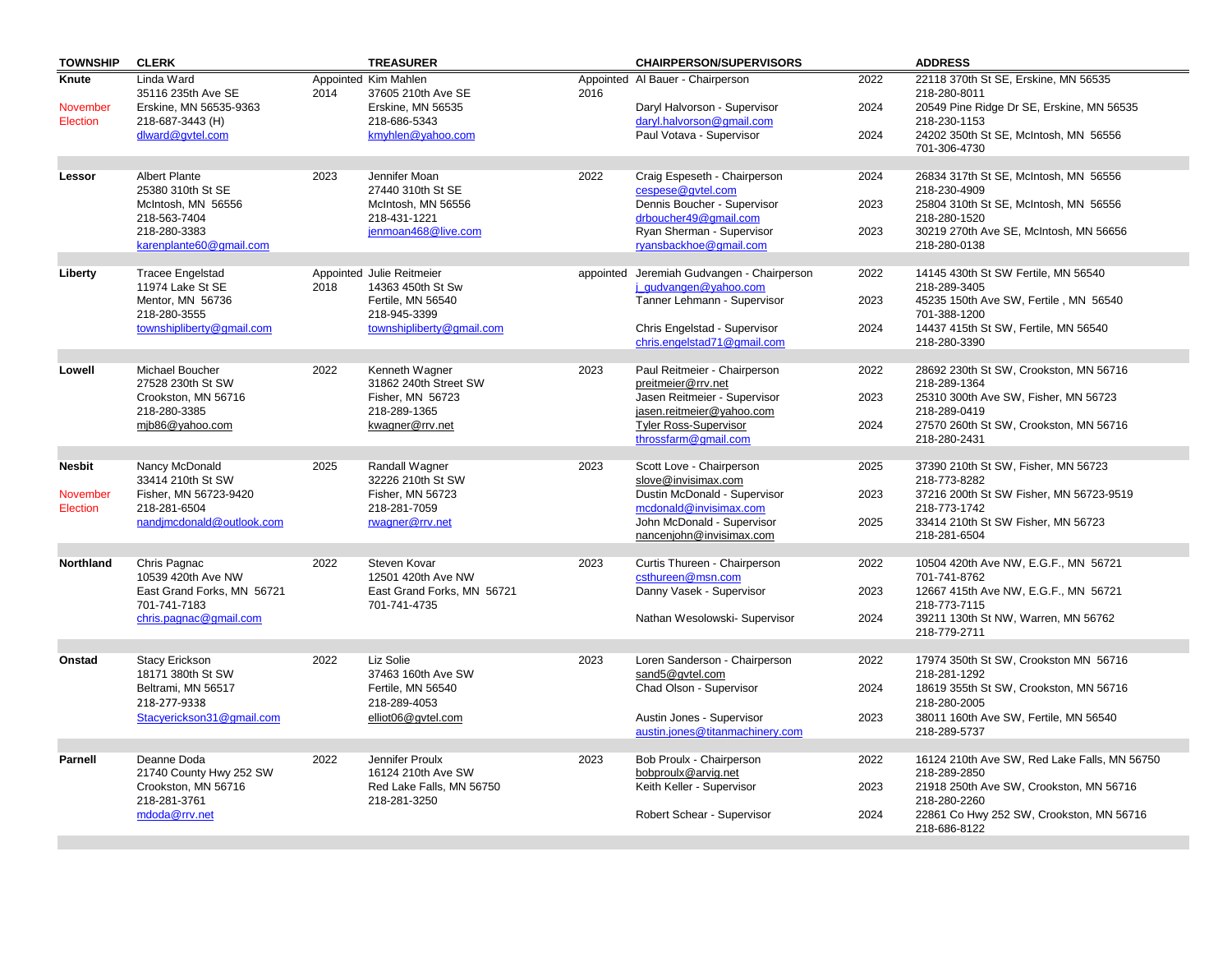| <b>TOWNSHIP</b>             | <b>CLERK</b>                                                                                              |      | <b>TREASURER</b>                                                                                |      | <b>CHAIRPERSON/SUPERVISORS</b>                                                                                       |                      | <b>ADDRESS</b>                                                                                                                                       |
|-----------------------------|-----------------------------------------------------------------------------------------------------------|------|-------------------------------------------------------------------------------------------------|------|----------------------------------------------------------------------------------------------------------------------|----------------------|------------------------------------------------------------------------------------------------------------------------------------------------------|
| Queen                       | <b>Ilane Rue</b><br>39215 380th Street SE<br>Fosston, MN 56542<br>218-435-1826                            | 2022 | Karen Dyrdahl<br>PO Box 44<br>Fosston, MN 56542<br>218-435-6368                                 | 2023 | Randy Rue - Chairperson<br>randy@millersbuildingcenter.com<br>Kenneth Hove - Supervisor<br>ken.hove@plantpioneer.com | 2024<br>2022         | 36838 390th Ave SE, Fosston MN 56542<br>218-280-1616<br>35693 380th Ave SE, Fosston, MN 56542<br>218-280-0153                                        |
|                             | ilane@gvtel.com                                                                                           |      | dondyrdahl@qmail.com                                                                            |      | Emanuel"Bud"Buchholz - Supervisor                                                                                    | 2023                 | 39496 410th Ave SE, Fosston, MN 56542<br>218-435-1039                                                                                                |
| <b>Reis</b>                 | Stephanie Melby<br>21809 450th St SW                                                                      | 2022 | Jami Doyea<br>42425 200th Ave SW                                                                | 2023 | Todd Mosher - Chairperson<br>moshertodd63@gmail.com                                                                  | 2024                 | 23533 450th St SW, Beltrami, MN 56517<br>218-926-5569                                                                                                |
|                             | Beltrami, MN 56517<br>218-926-5233<br>stephaniemelby@hotmail.com                                          |      | Beltrami, MN 56517<br>218-289-3254<br>jami2486@gmail.com                                        |      | Jacob Meine - Supervisor<br>chevyboy@gmail.com<br>Jesse Doyea - Supervisor                                           | 2022<br>2023         | 24690 410th St SW, Beltrami, MN 56517<br>218-926-5446<br>42425 200th Ave SW, Beltrami, MN 56517                                                      |
|                             |                                                                                                           |      |                                                                                                 |      | jdoyea31@gmail.com                                                                                                   |                      | 218-289-3435                                                                                                                                         |
| Rhinehart                   | Kristie Wolff<br>18493 445th Ave SW<br>East Grand Forks, MN 56721<br>218-791-6404<br>klynnwolff@gmail.com | 2022 | Tim Brooks<br>44624 182nd St NW<br>East Grand Forks, MN 56721<br>218-773-7245<br>tim@gffire.com | 2023 | Roger Wolff - Chairperson<br>rhineharttwp@gmail.com<br>Bob Moore - Supervisor<br>bm@qvtel.com<br>Dan Messelt         | 2022<br>2023<br>2022 | 18493 445th Ave SW, E.G.F., MN 56721<br>218-791-6406<br>19626 445th Ave SW, E.G.F., MN 56721<br>218-230-8822<br>19219 445th Ave SW, E.G.F., MN 56721 |
|                             | rhineharttwp@gmail.com                                                                                    |      |                                                                                                 |      | danmesselt@gmail.com                                                                                                 |                      | 218-791-6179                                                                                                                                         |
| Roome                       | Jon Carlson<br>32233 330th St SW                                                                          | 2024 | <b>Joel Ness</b><br>37117 300th St SW                                                           | 2022 | Lee Thoreson - Chairperson<br>lee.thoreson@gmail.com                                                                 | 2026                 | 37420 320th St SW, Climax, MN 56523<br>218-857-3322                                                                                                  |
| November<br><b>Election</b> | Climax, MN 56523<br>218-891-4063<br>roometwp@qmail.com                                                    |      | Fisher, MN 56723<br>218-891-0058<br>jkness@rrv.net                                              |      | Paul Dragseth - Supervisor<br>beetfarmer@live.com<br>Dean Sylvester - Supervisor                                     | 2024<br>2022         | 32678 340th Ave SW, Climax, MN 56523<br>218-281-7854<br>33273 300th St SW, Fisher, MN 56723                                                          |
|                             |                                                                                                           |      |                                                                                                 |      | desyl@rrv.net                                                                                                        |                      | 218-289-2662                                                                                                                                         |
| Rosebud                     | Cheryl Winkelmann<br>33435 410th St SE<br>Fosston, MN 56542                                               | 2022 | Melanie Hevel-Olson<br>35900 410th St SE<br>Fosston, MN 56542                                   | 2023 | Kerry R. Winkelmann - Chairperson<br>klinc@gvtel.com<br>Wayne Zachariason - Supervisor                               | 2024<br>2022         | 41103 335th Ave SE Fosston, mn 56542<br>218-435-1871<br>34181 400th St SE, Fosston, MN 56542                                                         |
|                             | 218-435-1861<br>rosebudtwp@gmail.com                                                                      |      | 509-948-7258<br>rosebudtreasurer2018@gmail.com                                                  |      | s.zach@yahoo.com<br>Keith Sistad - Supervisor                                                                        | 2023                 | 218-435-1962<br>43557 340th Ave SE, Fosston, MN 56542                                                                                                |
|                             |                                                                                                           |      |                                                                                                 |      | ksistad@gvtel.com                                                                                                    |                      | 218-435-2764                                                                                                                                         |
| Russia                      | <b>Brenda Dale</b><br>23585 340th St SW<br>Crookston, MN 56716                                            | 2023 | Tiffany Hoyhtya<br>34274 210th Ave SW<br>Crookston, MN 56716                                    | 2022 | Val Tuseth - Chairperson<br>vtuseth@qvtel.com<br>Richard Dale - Supervisor                                           | 2023<br>2022         | 21483 380th St SW, Beltrami MN 56517<br>218-926-5211<br>23585 340th St SW, Crookston, MN 56716                                                       |
|                             | 218-289-7619<br>dalebr501@hotmail.com                                                                     |      | 763-257-5396<br>bthoyhtya@hotmail.com                                                           |      | silverado1955@hotmail.com<br>Robert Makin - Supervisor                                                               | 2024                 | 218-289-1163<br>20219 340th St SW, Crookston MN 56716                                                                                                |
|                             |                                                                                                           |      |                                                                                                 |      | bobmakinjr@gmail.com                                                                                                 |                      | 218-431-0198                                                                                                                                         |
| <b>Sandsville</b>           | Eric Dvorak<br>39604 180th St NW                                                                          | 2022 | Eric Dvorak<br>39604 180th St NW                                                                | 2022 | Roger Mathsen - Chairperson<br>2rmathsen@gmail.com                                                                   | 2023                 | 17596 430th Ave NW, Alvarado, MN 56710<br>701-741-5524                                                                                               |
|                             | Warren, MN 56762<br>701-741-8760<br>sandsville@outlook.com                                                |      | Warren, MN 56762<br>701-741-8760<br>sandsville@outlook.com                                      |      | <b>Billy Newland - Supervisor</b><br>Todd Dvorak - Supervisor                                                        | 2022<br>2024         | 19806 St Hwy 220 NW, Alvarado, MN 56710<br>701-741-3527<br>39209 180th St SW, Warren MN 56762                                                        |
|                             |                                                                                                           |      |                                                                                                 |      | dvorak.todd@gmail.com                                                                                                |                      | 218-289-5100                                                                                                                                         |
| <b>Scandia</b>              | Ryan Opdahl<br>26302 450th St SW                                                                          | 2022 | Robert Tollefson<br>28146 400th ST SW                                                           | 2023 | Steve Hamre - Schairperson<br>sjhamre@qvtel.com                                                                      | 2022                 | 28562 440th St SW, Beltrami, MN 56517<br>218-926-5585                                                                                                |
|                             | Beltrami, MN 56517<br>218-926-5584<br>rvan.opdahl@zieglercat.com                                          |      | Crookston, MN 56716<br>218-280-0970<br>hsbiab86@gvtel.com                                       |      | Joel Stola - Supervisor<br>joestola@gvtel.com<br>Karl Tollefson -Supervisor                                          | 2024<br>2023         | 45503 290th St SW, Beltrami, MN 56517<br>218-926-5586<br>41492 270th Ave SW, Beltrami, MN 56517                                                      |
|                             |                                                                                                           |      |                                                                                                 |      | karlt 48@hotmail.com                                                                                                 |                      | appointed 218-280-0836                                                                                                                               |